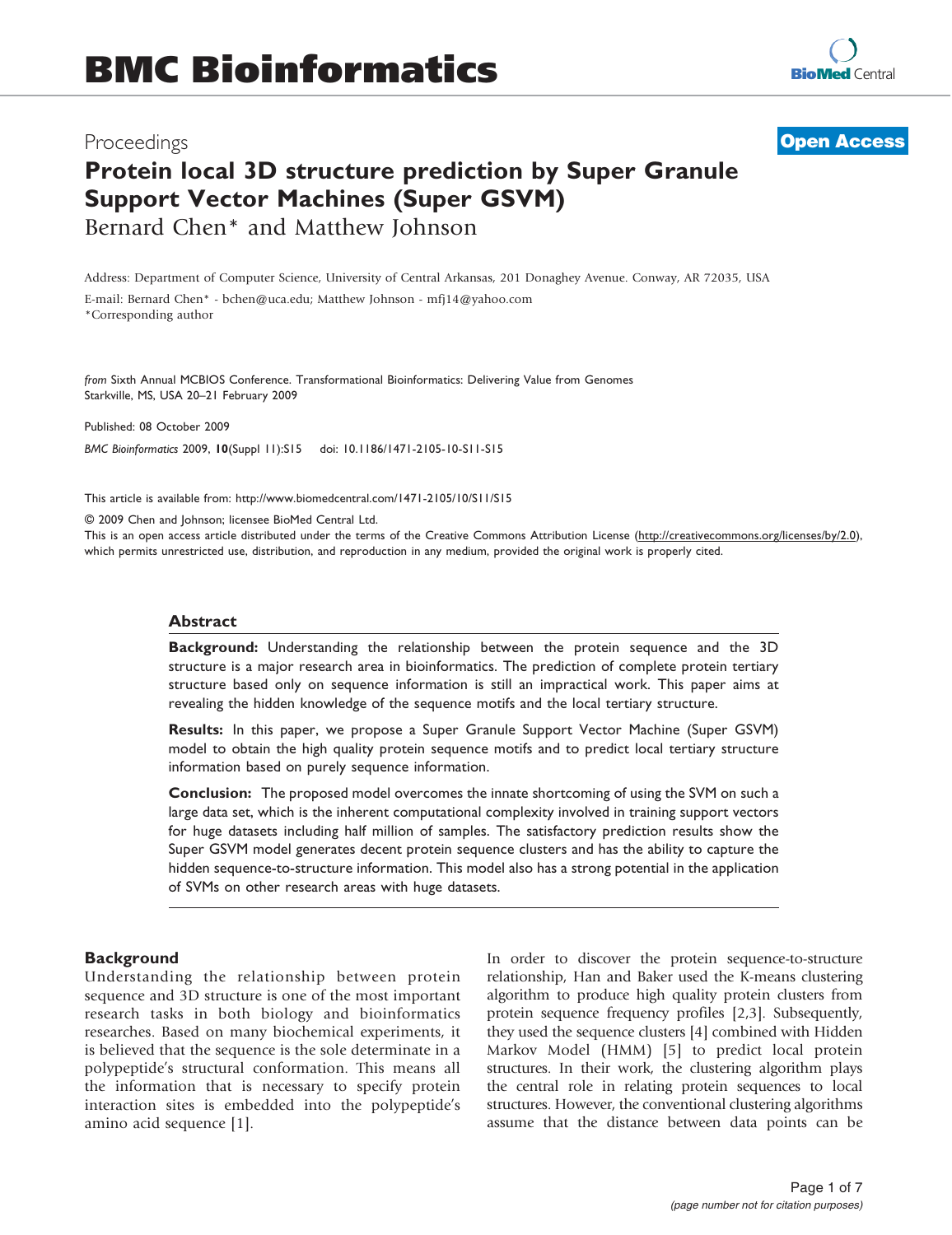calculated with exact precision. While the distance function is not well characterized, this approach may not reveal the sequence-to-structure relationship efficiently [[6\]](#page-6-0).

Support Vector Machines (SVM) [\[7\]](#page-6-0) has proven their value in various research domains. SVM apply the soft margin idea to allow mislabelled examples for maximization the margin; therefore, SVM has the ability to handle the non-linear classification by implicitly mapping input samples into a higher dimension for maximum-margin hyperplane generation. Under this point of view, SVM may be more efficient to discover the non-linear sequence-to-structure relationship than the K-means clustering algorithm [\[6\]](#page-6-0). Nevertheless, due to the high computational cost of SVM, it is not favourable for large datasets [[8](#page-6-0)]. It is almost impossible to model a SVM over half a million data segments, which are then used to generate protein sequence recurring patterns. As a result, SVMs combined with granular computing might be a key step to uncover the secret behind the sequence-to-structure relationship. By using the divideand-conquer principle, granular computing is able to divide a complex data-mining problem into a series of smaller and computationally simpler problems [[9\]](#page-6-0).

In this paper, we explain how to merge the power of SVM and granule computing to uncover the hidden information between the relationship of sequence and structure. A detailed report on local protein structure prediction results based on sequence information is also provided.

## Results

## Super Granule Support Vector Machines (Super GSVM)

To perform the true merit of the granular computing combined with the power of the SVM, we propose a new computational model, the Super Granule Support Vector Machines (Super GSVM), in this paper. In the Super GSVM, the large dataset is first softly separated into several information granules by the Fuzzy C-means clustering and then succeeded by the Greedy K-means clustering for sequence cluster generation on each information granule. After that, one Ranking-SVM is built for each sequence cluster to learn the non-linear sequence-to-structure relationship in each cluster. Each Ranking-SVM serves two major purposes: 1. extracting the sequence cluster to generate higher quality protein recurring pattern information; 2. predicting the protein local 3D structure. [Figure 1](#page-2-0) is the sketch of Super GSVM.

## Protein local 3D structure prediction

In our previous work [[11,12](#page-6-0)], by using the FGK model (described in Method section), we obtained 343 out of 799 high quality sequence clusters using a window size of nine from more than half million sequence segments generated from protein sequence profiles. In this work, we further extract these 799 sequence clusters and improve the high quality cluster number from 343 to 543 by using the Super GSVM model (the improvement results is shown in [Table 1](#page-3-0)). Then we divide these 543 sequence clusters into three groups (excellent, good and fair) based on their secondary structural similarity and use these information with a trained Ranking-SVM model to predict protein local 3D structure from the primary structure (sequence) information. Since the different distance thresholds and the different clustering groups generate distinct prediction accuracy, [Table 2](#page-3-0) shows a detailed report to indicate the relation between these two factors. Unsurprisingly, the excellent clustering groups always have better prediction accuracy. When the distance threshold is set to 550, the highest prediction accuracy is achieved, which is almost 72%, based on the criteria of the average difference on dmRMSD being less than 1.5 Å. With more restrict (smaller) distance threshold, the prediction usually performs better; however, the prediction coverage (number of predicted segments divided by total number of testing segments, which is 490,426) is getting lower. It is also the reason why we do not show any prediction accuracy with the distance threshold less than 550, no meaningful prediction coverage can be provided. Experimental results show that if we use excellent group of clusters, we are able to predict around 4.5% (21818 out of 490426) sequence segments with 70% accuracy when the distance threshold is set to 850. The analysis between distance threshold and prediction coverage is shown in [Table 3.](#page-3-0) Under smaller distance threshold, the difference of prediction coverage between three clustering groups is not distinct. But since Fair cluster group contains larger number of clusters (287) than Good cluster group (156) and Excellent cluster group (100), while the distance threshold increases, the difference of prediction coverage becomes more obvious.

## **Discussion**

We try to discover the sequence-to-structure relation by predicting protein 3D information, which is mainly focus on dmRMSD, from purely sequence knowledge. Some other tertiary structure knowledge such as torsion angle [[1](#page-6-0)] can also be adapted in our future work as an additional source of 3D structural information. Besides, since the Ranking-SVM also gives ranking information on the target examples instead of simply a yes or no, it is highly possible to develop a strong voting mechanism to generate better prediction accuracy results.

## Conclusion

In this work, we propose a Super GSVM model to discover the hidden protein sequence-to-structure information. We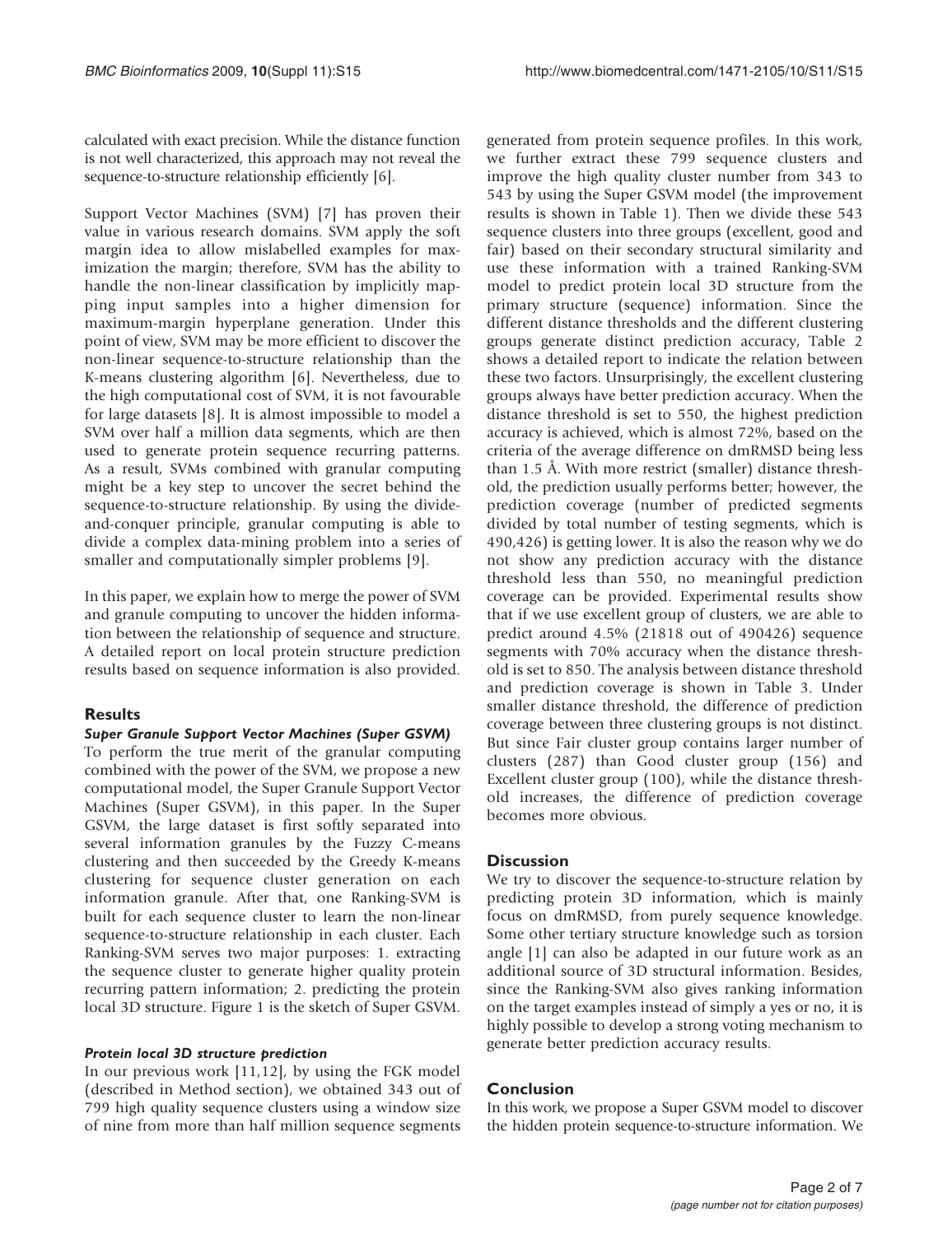<span id="page-2-0"></span>

The sketch of the Super Granule Support Vector Machine (Super GSVM).

cluster on sequence profiles to find the recurring sequence patterns and evaluate the clusters by secondary structure similarity. We then build a Ranking-SVM for each cluster to improve the secondary structural similarity. Finally, based on the sequence clusters and the corresponding Ranking-SVMs, we predict the tertiary structure of the testing sequences. If the sequence similarity between the testing segment and the existing cluster is verified, we predict the 3D structure of the testing segment should be similar to the representative 3D structure of the sequence cluster. No tertiary structure information is involved in the training process; it is how we carry out the merit of discovering the relation between primary structure and tertiary structure. Although the prediction accuracy is not yet perfect, we open a new door to discovering protein sequence-tostructure information and believe many future works can be applied on our research methods to uncover this mystery. The proposed Super GSVM model is also favourable to many other scientific areas with huge amount of datasets.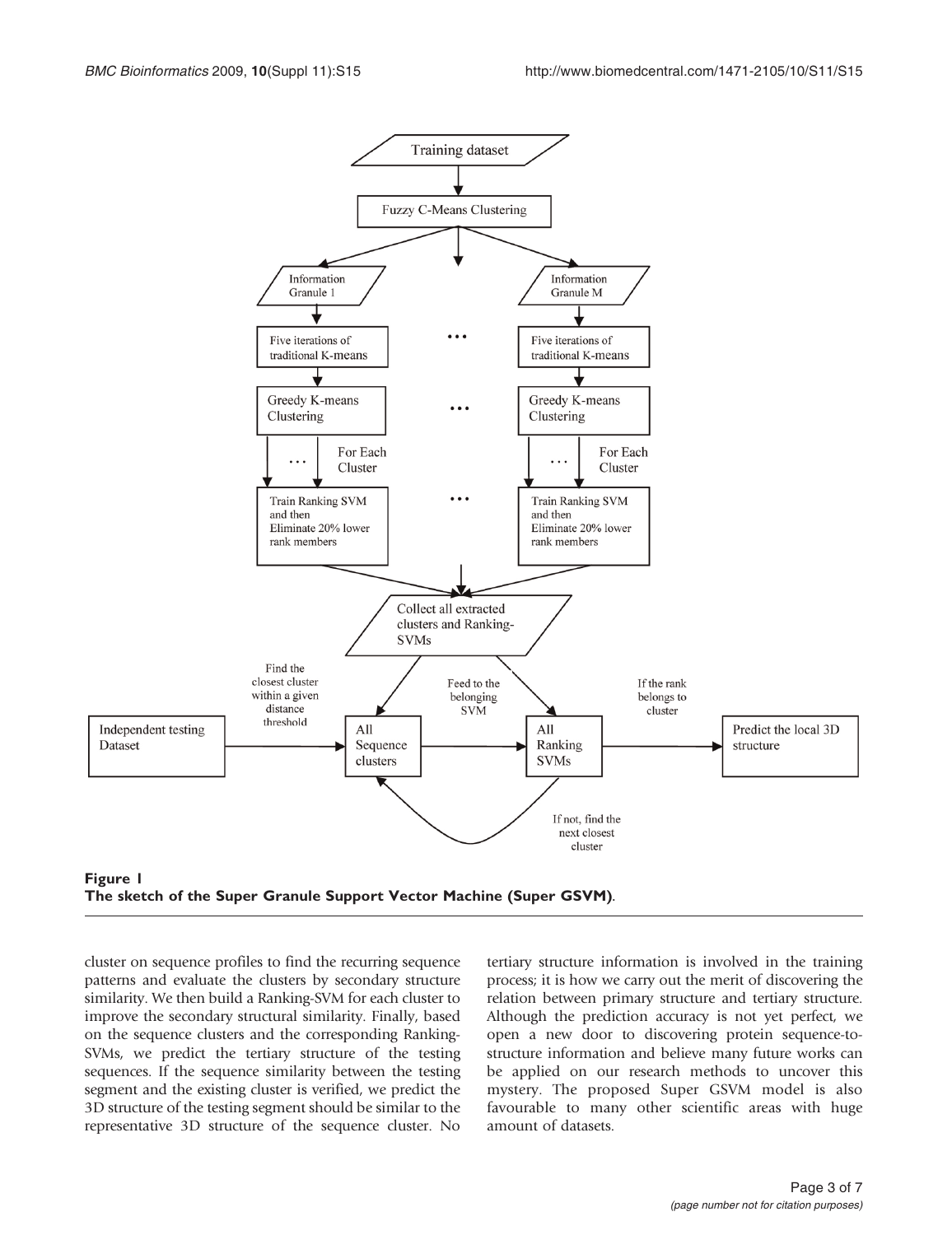<span id="page-3-0"></span>

| Table I: The improvement of the number of high quality sequence clusters in each information granule |  |  |                         |  |  |
|------------------------------------------------------------------------------------------------------|--|--|-------------------------|--|--|
|                                                                                                      |  |  | CI CO C3 C4 C5 C4 C7 C8 |  |  |

|                          | G0  | GI | G <sub>2</sub> | G3 | G4 | G5  | G6  | G7 | G8 | G9 | Total |
|--------------------------|-----|----|----------------|----|----|-----|-----|----|----|----|-------|
| Total number of clusters | 151 | 76 | 95             | 72 | 70 | 133 | 143 |    | 48 | 6  | 799   |
| <b>Original FGK-250</b>  |     |    |                |    |    |     |     |    |    |    |       |
| 60%~70%                  | 36  | 24 | 24             | 28 | 32 | 31  | 35  |    | 15 | 4  | 231   |
| 70%~80%                  | 21  |    | 12             | 4  | 4  | 24  | 20  | 0  | 0  | 0  | 88    |
| $>80\%$                  |     | 0  |                | 0  | 0  | 4   | 6   | 0  | 0  | 0  | 24    |
| <b>Super GSVM</b>        |     |    |                |    |    |     |     |    |    |    |       |
| 60%~70%                  | 44  | 30 | 31             | 30 | 42 | 39  | 40  |    | 24 | 4  | 287   |
| 70%~80%                  | 27  | 17 | 17             | 16 | 16 | 27  | 30  |    | 4  |    | 156   |
| $>80\%$                  | 26  |    | 19             | 2  |    | 26  | 23  | 0  | 0  |    | 100   |

In this work, we use Super GSVM to generate and extract sequence clusters. We divided the whole training dataset into 10 information granules, the second row shows the number of clusters in each information granule (detail of this information can be found in [[11\]](#page-6-0)). The table also show the number of clusters belong to excellent (>80% 2<sup>nd</sup> structural similarity), good (70%~80% 2<sup>nd</sup> structural similarity), and fair (60%~70% 2<sup>nd</sup> structural similarity) clusters before and after the Super GSVM extraction.

Table 2: Prediction accuracy on three clustering groups. Since different distance threshold and different clustering groups generate distinct prediction accuracy, Table 2 shows a detailed report

| Distance Threshold | Excellent | Good   | Fair   |
|--------------------|-----------|--------|--------|
| 550                | 71.98%    | 58.42% | 52.89% |
| 600                | 69.07%    | 57.16% | 52.33% |
| 650                | 69.08%    | 57.77% | 51.49% |
| 700                | 69.47%    | 57.08% | 50.31% |
| 750                | 69.40%    | 56.82% | 49.98% |
| 800                | 69.85%    | 56.30% | 49.65% |
| 850                | 70.02%    | 55.34% | 49.37% |
| 900                | 69.75%    | 54.78% | 48.95% |
| 950                | 69.53%    | 53.83% | 48.51% |
| 1000               | 68.88%    | 53.06% | 48.15% |
| 1050               | 68.26%    | 52.34% | 47.78% |
| 1100               | 67.63%    | 51.56% | 47.46% |
| 1150               | 67.09%    | 51.65% | 47.14% |
| 1200               | 66.54%    | 50.75% | 46.92% |
| 1250               | 66.11%    | 50.45% | 46.69% |
| 1300               | 65.73%    | 50.20% | 46.48% |

Table 3: Prediction coverage on three clustering groups. Table 3 shows the prediction coverage of three clustering groups under different distance threshold

| Distance Threshold | Excellent | Good     | Fair   |
|--------------------|-----------|----------|--------|
| 550                | 0.14%     | $0.09\%$ | 0.20%  |
| 600                | 0.38%     | 0.27%    | 0.53%  |
| 650                | 0.78%     | 0.61%    | I.09%  |
| 700                | 1.37%     | 1.16%    | 1.95%  |
| 750                | 2.21%     | 1.99%    | 3.26%  |
| 800                | 3.26%     | 3.15%    | 5.05%  |
| 850                | 4.45%     | 4.64%    | 7.46%  |
| 900                | 5.79%     | 6.51%    | 10.53% |
| 950                | 7.19%     | 8.73%    | 14.35% |
| 1000               | 8.61%     | 11.19%   | 18.83% |
| 1050               | 10.05%    | 13.82%   | 23.80% |
| 1100               | 11.46%    | 16.54%   | 29.08% |
| l I 50             | 12.77%    | 19.25%   | 34.45% |
| 1200               | 13.95%    | 21.80%   | 39.58% |
| 1250               | 14.99%    | 24.03%   | 44.12% |
| 1300               | 15.83%    | 25.88%   | 47.73% |

#### **Methods**

#### Training dataset and independent testing dataset

The training dataset used in this work includes 2710 protein sequences obtained from the Protein Sequence Culling Server (PISCES) [\[13\]](#page-6-0). No sequence in this database shared more than a 25% sequence identity. Sliding windows with nine successive residues are generated from each protein sequence. Each window represents one sequence segment of nine continuous positions. More than 560,000 segments are generated by this method and clustered into 800 clusters. The frequency profile from the HSSP [[14](#page-6-0)] is constructed based on the alignment of each protein sequence from the Protein Data Bank (PDB) where all the sequences are considered homologous in the sequence database. Based on the 3D space information obtained from the PDB, we also calculate the distance matrix between all nine  $\alpha$ -carbons and append this information to each data segment for prediction purposes.

The latest release of PISCES includes 4345 PDB files. Compared with the dataset in our experiment, 2419 PDB files are excluded. Therefore, we regard our 2710 protein files as the training dataset and 2419 protein files as the independent testing dataset, which contains 490,426 segments. Based on 3D space information obtained from PDB, we also calculate the distance matrix between all nine  $\alpha$ -carbon and append this information to each data segment for testing purpose.

#### Primary structure distance and tertiary structure distance (dmRMSD)

For sequence distance, according to [[2](#page-6-0),[15\]](#page-6-0), the city block metric is more suitable for this field of study since it will consider every position of the frequency profile equally. The following formula is used to calculate the distance between two sequence segments [[2](#page-6-0)]:

Distance = 
$$
\sum_{i=1}^{L} \sum_{j=1}^{N} |F_k(i, j) - F_c(i, j)|
$$
 (1)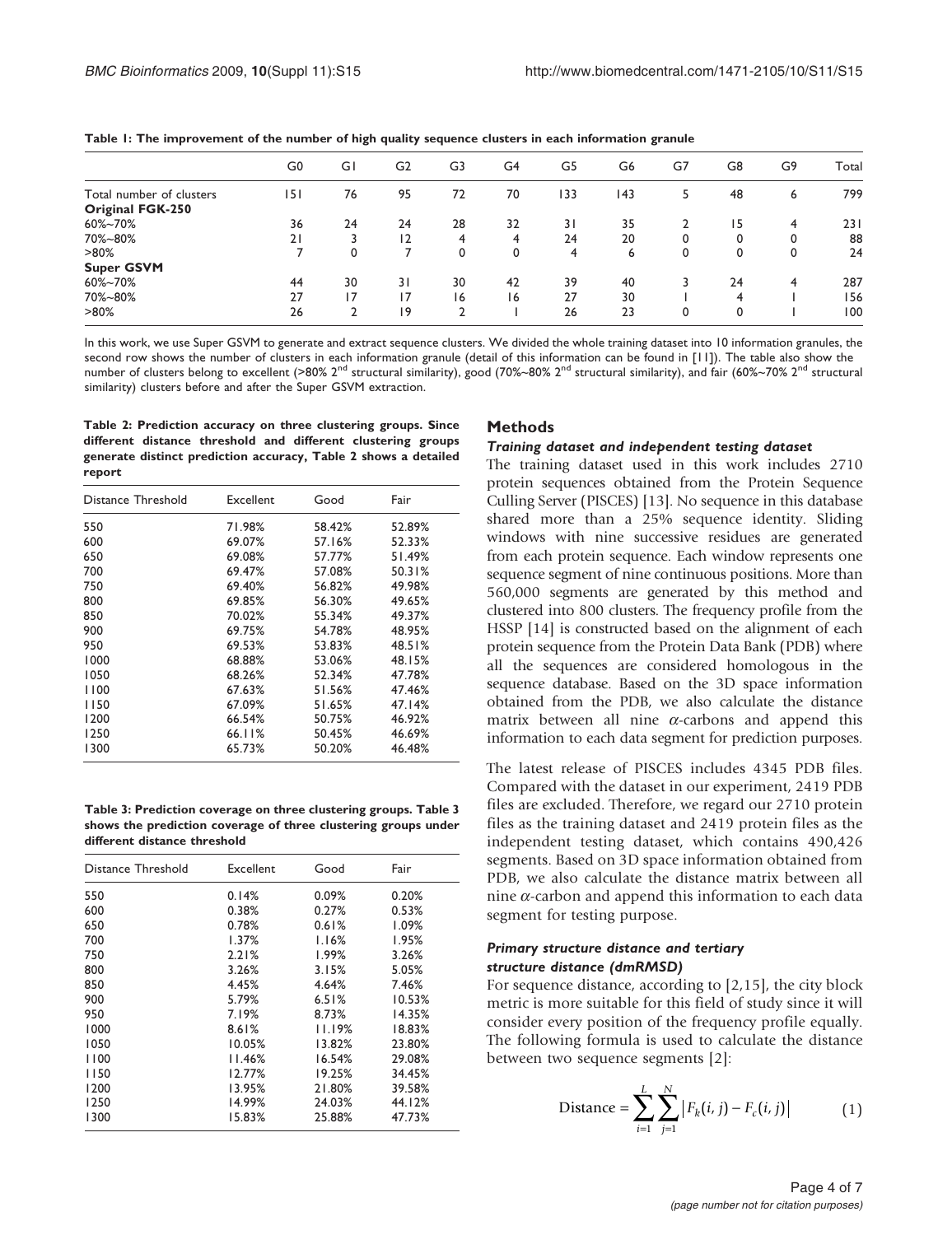Where L is the window size and N is 20 which represent 20 different amino acids.  $F_k$  (i, j) is the value of the matrix at row i and column j used to represent the sequence segment.  $F_c$  (i, j) is the value of the matrix at row i and column j used to represent the centroid of a given sequence cluster.

In order to describe the structure distance, we first introduce Average Distance Matrix (ADM), which records the average for the distance matrices of all the sequence segments in one cluster, using the formula:

$$
\alpha_{i \to j}^{ADM} = \frac{\sum_{k=1}^{N} \alpha_{i \to j}^{k}}{N}
$$
 (2)

Where  $\alpha_{i\to j}^k$  is the distance between  $\alpha$ -carbon atom I and  $\alpha$ -carbon atom j in the sequence segment k of the length L. Since  $\alpha$ -carbon indicates the most important location of the protein, we use it to represent the protein center. N is the total number of sequences in the cluster. To calculate the structure distance between the real one and the predicted one, we use dmRMSD [[17](#page-6-0),[18](#page-6-0)] which is described:

dmRMSD = 
$$
\sqrt{\frac{\sum_{i=1}^{L} \sum_{j=i+1}^{L} \left( \alpha_{i \to j}^{s1} - \alpha_{i \to j}^{ADM} \right)}{M}}
$$
 (3)  

$$
M = \frac{L \times L - L}{2}
$$

where  $\alpha_{i\rightarrow j}^{ADM}$  is used to represent the predicted sequence cluster's 3D structure and  $\alpha_{i\to j}^{s_1}$  is the structure information to be predicted. M is the number of distances in the distance matrix. Since the window size we use is nine, M = 36. In this work, we indicate an successful prediction of local 3D structure if dmRMSD is less than 1.5 Å.

#### Secondary structure similarity measure

In the first part of the SUPER GSVM model, we discover protein sequence recurring patters by using a granular clustering approach based on primary sequence structure distance. The quality of the sequence cluster is evaluated by secondary structure similarity. Cluster's average structure is calculated using the following formula:

$$
\sum_{i=1}^{ws} \max(p_{i,H}, p_{i,E}, p_{i,C})
$$
\n<sup>(4)</sup>

Where *ws* is the window size and  $p_{i, H}$  shows the frequency of occurrence of helix among the segments for the cluster in position i.  $p_{i, E}$  and  $p_{i, C}$  are defined in a similar way. In order to obtain the representative secondary structure for each position, we use the max function to identify the most frequent appeared secondary structure. For a simplified example: if a cluster with the window size of three contains three members, where their secondary structures are (HEH), (CHH), and (HEH). The representative secondary structure for the first position is H (66%), the representative secondary structure for the second position is E (66%), and the representative secondary structure for the third position is H (100%). Therefore, the average secondary structure similarity is  $(66\% + 66\% + 100\%)/3$ .

Our original idea of using the sequence clusters to predict the tertiary structure is based on the assumption of (1) if the structural homology for a cluster exceeds 70%, the cluster can be considered structurally identical [[14](#page-6-0)], and (2) if the structural homology for the cluster exceeds 60% and is below 70%, the cluster can be considered weakly structurally homologous [[15\]](#page-6-0). We group our sequence clusters into excellent clusters, good clusters, and fair clusters based on the criteria of secondary structure similarity higher than 80%, between 80%~70%, and between 70%~60% respectively. Intuitively, higher quality sequence clusters have better 3D structure prediction power. Therefore, the first step of Super GSVM not only generates sequence clusters, but also extract those clusters into higher quality ones.

#### Fuzzy Greedy K-means Model (FGK) Model

Granular computing represents information in the form of aggregates, also called "information granules" [\[9,16](#page-6-0)]. For a huge and complicated problem, it uses the divideand-conquer concept to split the original task into several smaller subtasks to save time and space complexity. Also, in the process of splitting the original task, it comprehends the problem without including meaningless information. As opposed to traditional dataoriented numeric computing, granular computing is knowledgeoriented [[9](#page-6-0)].

A granular computing based model called "Fuzzy-Greedy-K-means model" (FGK model) is proposed in our previous work [\[11](#page-6-0)]. This model works by building a set of information granules by FCM and then applying the greedy K-means clustering algorithm [[11](#page-6-0)], which runs the original K-means clustering five times and then collects the good cluster's centroids as the starting centroids for the sixth round to generate the final information. Major advantages of the FGK model include reduced time- and space complexity, filtered outliers, and higher quality granular information results. [Figure 2](#page-5-0) shows the sketch of the FGK model. At the first stage, all of the data segments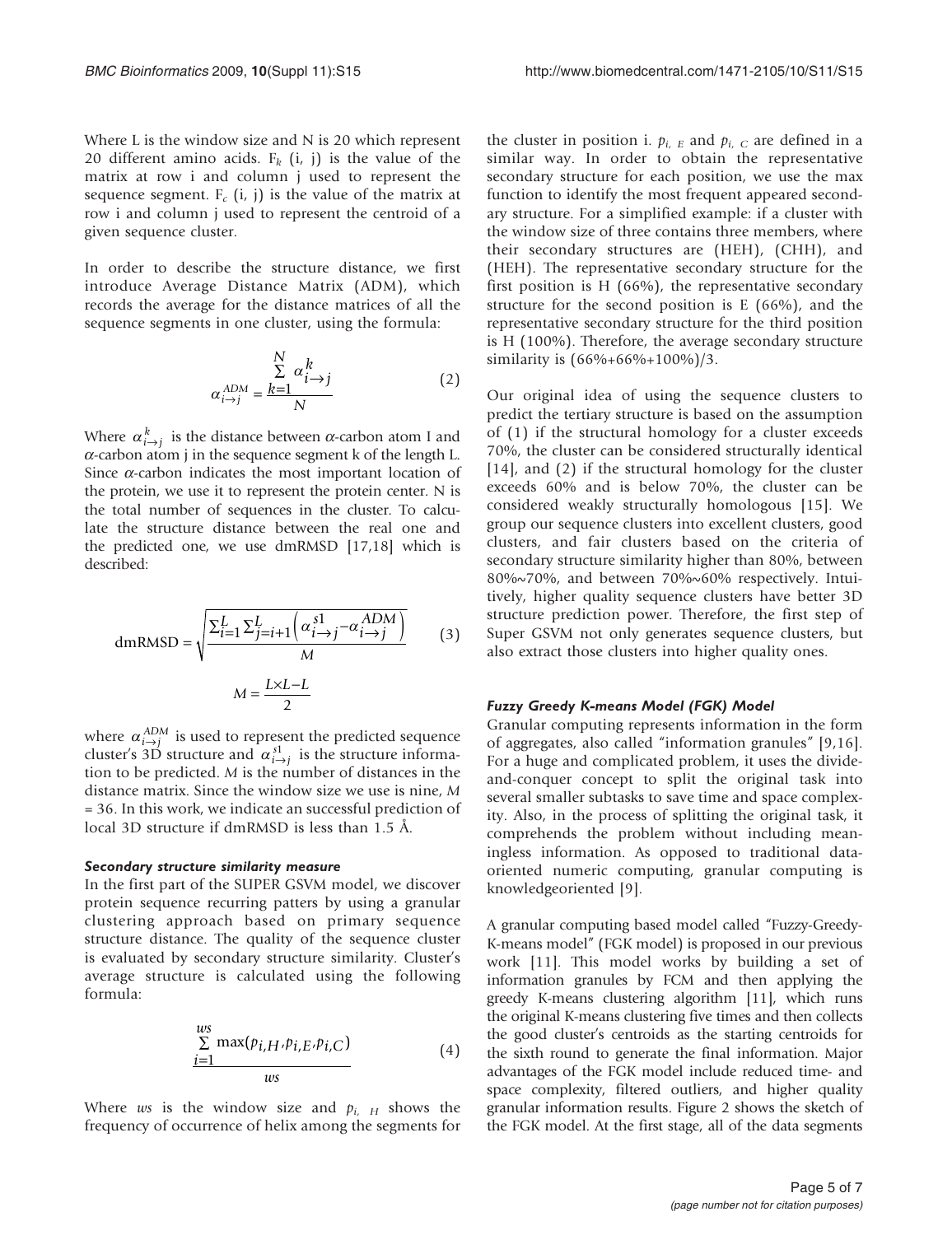<span id="page-5-0"></span>

are clustered by Fuzzy C-Means into several "functional granules" by a membership threshold cut. In each functional granule, the new greedy initialization K-means clustering is performed. At the final stage, we join the information generated by all granules and obtain the final sequence motif information.

## Super Granule Support Vector Machine (Super GSVM)

[Figure 1](#page-2-0) shows the sketch of the proposed Super GSVM model. The whole model can be divided into two parts: 1. Granulating the training dataset and building the Ranking-SVM for each cluster; (Top-down until Collect all extracted clusters and Ranking-SVMs) 2. Local structure prediction produced by the sequence clusters and the corresponding Ranking-SVM. (In the lower part, from left to right)

The first part starts on softly dividing the huge training dataset into several smaller information granules by the Fuzzy C-means clustering algorithm. For each information granule, we perform the Greedy K-means clustering algorithm [\[11](#page-6-0)]. Since the cluster size is much smaller than the initial training dataset, we train the Ranking-SVM based on the secondary structure for each cluster and obtain the rank of all members within the cluster. According to our previous report [\[10](#page-6-0)], we filtered out 20% of the lower ranking members to generate the

clusters with the highest biological and biochemical quality. In this paper, we also filtered out 20% of the lower ranking members to yield higher quality clusters. The improved results are showed in [Table 1.](#page-3-0) Although we cluster the training dataset into 799 clusters, training the Ranking-SVM on all clusters still took us 3 months. Finally, we collect all the sequence clusters and the Ranking-SVM models for the second part: local structure prediction.

The second part of the Super GSVM uses the clusters and the Ranking-SVM generated from the first part to predict the protein local 3D structure from purely sequence information. Please notice that during the first part of the Super GSVM, none of the 3D information is involved. This is mainly because we want to discover the relationship between primary sequence and tertiary structure. For each independent testing sequence segment, we calculate the primary sequence distance (by formula (1)) with all sequence clusters. Within a given distance threshold, if we can find a closest one, we temporarily assign the testing segment to the closest cluster. And then we feed the testing segment into the Ranking-SVM which is generated from the closest cluster to get the rank of the testing segment. If the rank of the testing segment is within the upper 80%, it indicates the segment belongs to this cluster, we then predict that the testing segment should have a similar Average Distance Matrix (ADM) to the cluster. If the rank of the testing segment is not within the upper 80%, it indicates the segment does not belong to this cluster, so we search for next closest cluster and repeat the process. If the testing segment cannot find the closest cluster within the given distance threshold, the testing segment cannot be predicted. Since sequence clusters are considered as the recurring patters or the sequence motifs, the sequence motifs only occur on a handful of locations in the whole protein sequences. That is why we can only emphasize on "Local" structure prediction. Different distance thresholds generate different prediction results. [Table 2](#page-3-0), [3](#page-3-0) and the results section gives the detailed analysis of different parameter set ups.

## Competing interests

The authors declare that they have no competing interests.

## Authors' contributions

BC conceived, designed and performed the study; MJ is a master student in University of Central Arkansas and MJ is directed by BC; BC and MJ wrote computer codes; BC setup the experimental datasets; MJ prepared the protein tertiary structure information; both authors have read and approved the manuscript.